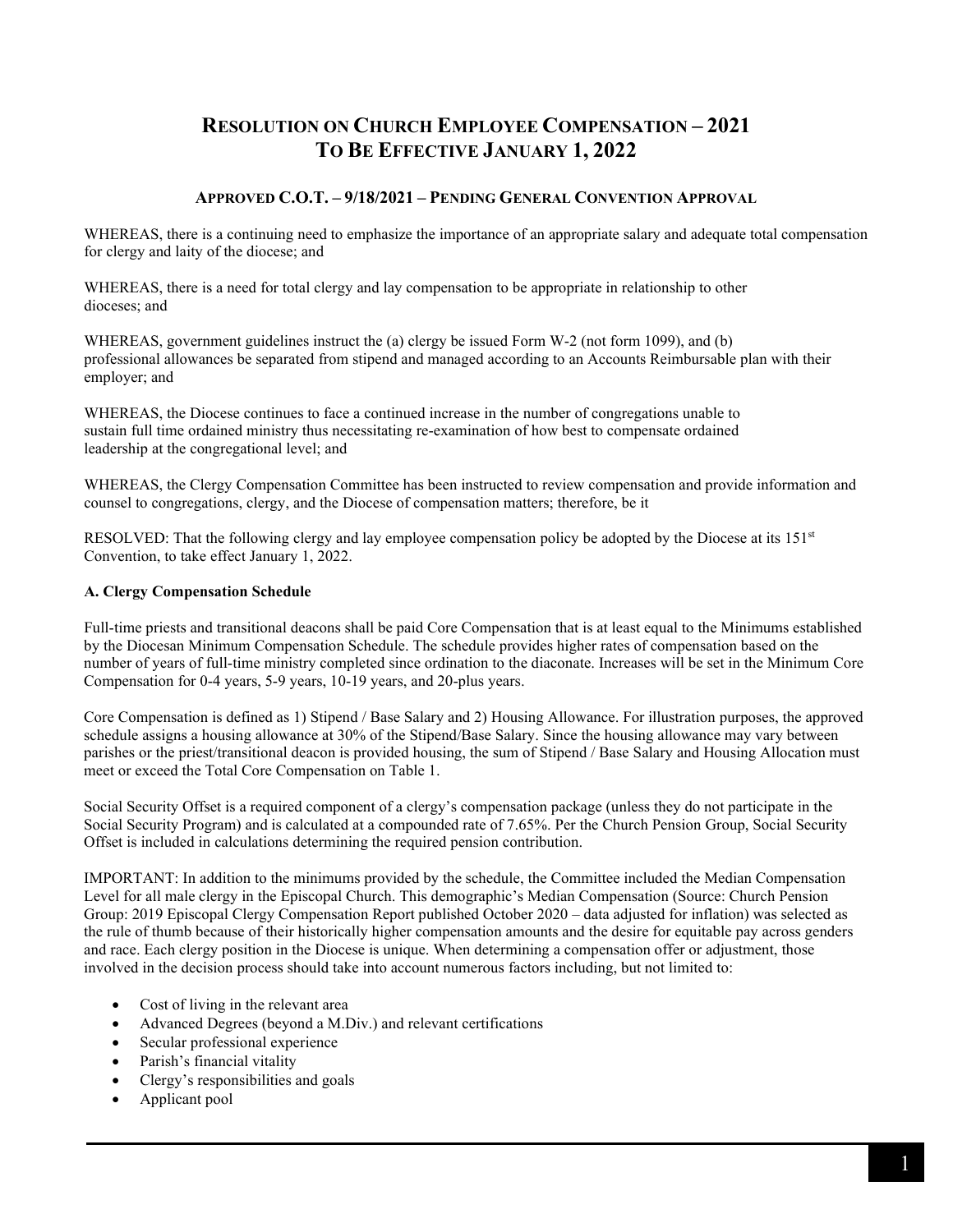Lay persons employed full- or part-time shall be paid a salary that is at least equal to the minimum hourly wage prevalent in their area.

The Bishop must approve all clergy Letters of Agreement (LOA) and may, from time to time, authorize an exemption to the minimum compensation requirement for a particular clergy placement. This will only be done in situations the Bishop determines as unique and necessary and must be mutually agreeable to the parish and the employee or prospective employee. Diocesan canons name possible imperilment of a congregation as a result of failing to pay the minimum clergy stipend. (Canon IV Sec 1B)

#### **B. Cost of Living Adjustment**

The Compensation Schedule will be updated annually to reflect any increases in the Cost of Living and insurance rates. The figure used will be the Consumer Price Index for the previous 12 months ending July 31.

#### **C. Social Security Contribution**

As discussed in Section A., the full employer's share of the social security tax is to be paid for clergy, unless they voluntarily do not participate in the Social Security system.

## **D. Pension**

If you are an ordained Episcopal cleric, you automatically participate in the Clergy Pension Plan if you are compensated, regularly employed, expected to work five or more consecutive months for the same Episcopal employer, and your employer pays *Assessments* to CPF. If your position is expected to last for less than five months, and you have a letter of agreement directing the payment of Assessments by your employer for the services that you will provide, you have the option to participate in the Clergy Pension Plan.

#### **E. Professional Expense Reimbursement**

Vestries are encouraged to review annually with their clergy the actual expenditures incurred in the practice of ministry and to budget accordingly. The **minimum** professional expense reimbursement available to clergy will be \$5,000, including mileage reimbursed at the current rate allowed by the Internal Revenue Service. Such reimbursements are paid with an accountable reimbursement form. Other professional expenses may include, but are not limited to, non-automotive travel (train, bus, etc.); meals and other hospitality; books/journals; curricula; professional publication subscriptions; fees and expenses associated with professional conferences, conventions, retreats, seminars, and workshops; membership dues in professional societies; office supplies; and computer and printer costs (if used more than 50% of the time for professional activities).

#### **F. Continuing Education**

Full-time and part-time clergy receive an allowance of a minimum of \$1,250 annually for continuing education. Monies not used for continuing education will be allowed to accumulate up to 3 years, for special education projects, including sabbaticals. This minimum is NOT prorated based on part-time status.

## **G. Clergy Sabbatical**

Cleric and congregation should plan well in advance for sabbatical time, which may be used for continuing education, travel, and refreshment. Typically, clergy receive three months of sabbatical time after five years served. Years of service toward sabbatical may be carried from one parish to another within the diocese only with mutual consent between clergy and congregation stipulated in the Letter of Agreement. Vestries should budget for sabbaticals on an ongoing basis. The Letter of Agreement should address such issues as timing of sabbatical for the mutual convenience of the cleric and congregation.

No more than three months of sabbatical time should be taken in any given year. The diocese expects the cleric will return to the congregation for a minimum of one year following the sabbatical leave. A terminal sabbatical (sabbatical taken at the end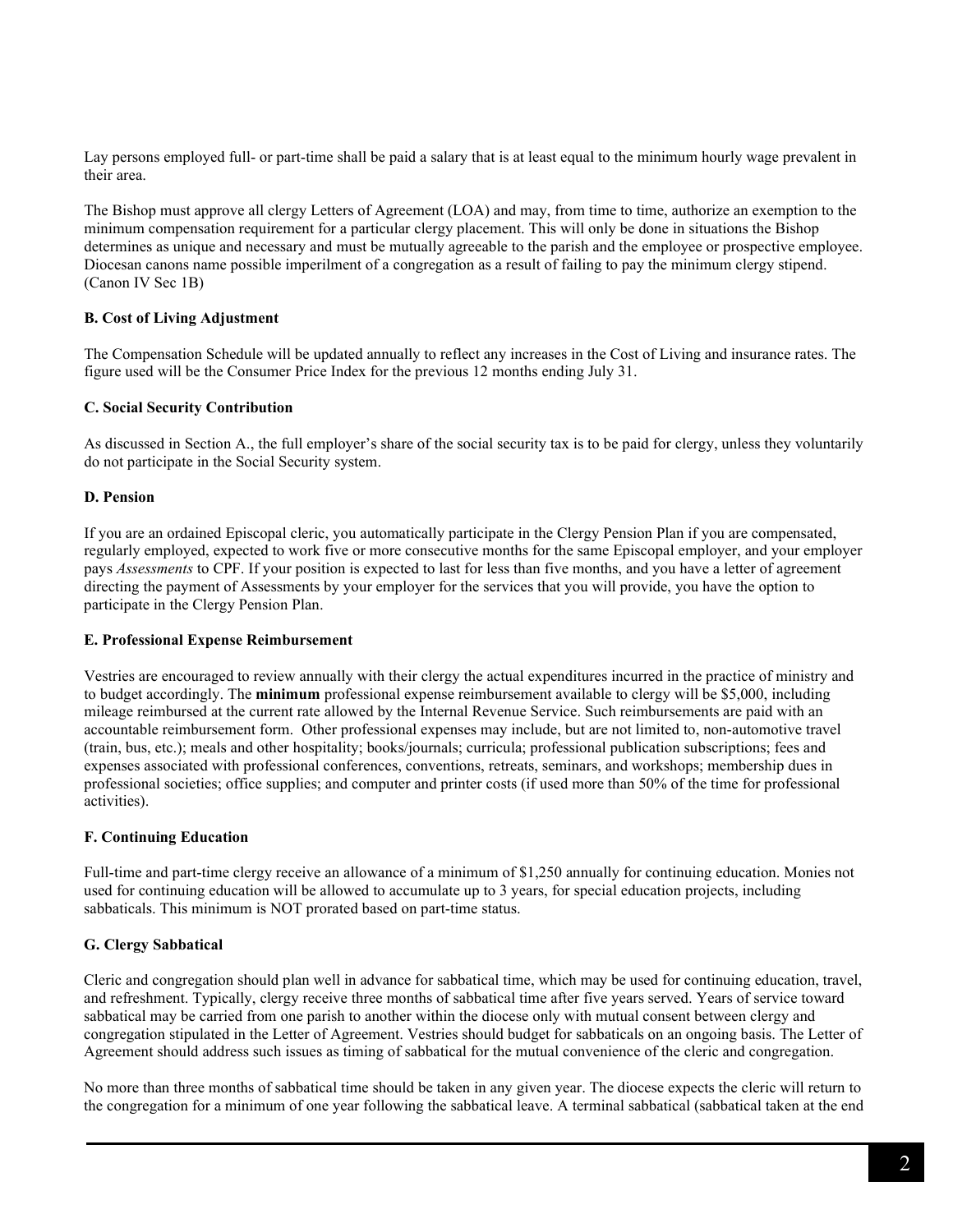of the cleric's service to that parish) is not permitted, and unused sabbatical time may not be "cashed out." In the case of a priest-in-charge becoming rector, sabbatical time should be counted from the time the original Letter of Agreement was signed.

## **H. 2022 Minimum and Median Clergy Compensation**

The 2022 Clergy Compensation Schedule is listed below.

| <b>TABLE 1</b>                                                              |                           |                                                                      |                           |                                                                      |                           |                                                                      |                           |                                                                      |  |  |  |  |
|-----------------------------------------------------------------------------|---------------------------|----------------------------------------------------------------------|---------------------------|----------------------------------------------------------------------|---------------------------|----------------------------------------------------------------------|---------------------------|----------------------------------------------------------------------|--|--|--|--|
| <b>DIOCESAN CLERGY MINIMUM COMPENSATION TABLE - 2022 - 2024</b>             |                           |                                                                      |                           |                                                                      |                           |                                                                      |                           |                                                                      |  |  |  |  |
| <b>FULL-TIME CLERGY</b>                                                     |                           |                                                                      |                           |                                                                      |                           |                                                                      |                           |                                                                      |  |  |  |  |
|                                                                             | <b>YEARS ORDAINED</b>     |                                                                      |                           |                                                                      |                           |                                                                      |                           |                                                                      |  |  |  |  |
|                                                                             | 2022-24<br><b>Minimum</b> | <b>REFERENCE:</b><br><b>Median All</b><br><b>Male Clergy</b><br>Rate | 2022-24<br><b>Minimum</b> | <b>REFERENCE:</b><br><b>Median All</b><br><b>Male Clergy</b><br>Rate | 2022-24<br><b>Minimum</b> | <b>REFERENCE:</b><br><b>Median All</b><br><b>Male Clergy</b><br>Rate | 2022-24<br><b>Minimum</b> | <b>REFERENCE:</b><br><b>Median All</b><br><b>Male Clergy</b><br>Rate |  |  |  |  |
| <b>COMPENSATION ITEM</b>                                                    | 0-4 Years                 | 0-4 Years                                                            | 5-9 Years                 | 5-9 Years                                                            | <b>10-19 Years</b>        | <b>10-19 Years</b>                                                   | 20 Plus Years             | <b>20 Plus Years</b>                                                 |  |  |  |  |
| Stipend / Base Salary                                                       | \$40,500                  | \$50,500                                                             | \$48,700                  | \$60,750                                                             | \$56,000                  | \$70,000                                                             | \$64,100                  | \$79,750                                                             |  |  |  |  |
| Housing Allowance Allocation (Standard 30%)                                 | \$12,150                  | \$15,150                                                             | \$14,610                  | \$18,225                                                             | \$16,800                  | \$21,000                                                             | \$19,230                  | \$23,925                                                             |  |  |  |  |
| <b>Total Core Compensation</b>                                              | \$52,650                  | \$65,650                                                             | \$63,310                  | \$78,975                                                             | \$72,800                  | \$91,000                                                             | \$83,330                  | \$103,675                                                            |  |  |  |  |
| <b>Social Security Offset</b>                                               | \$4.361                   | \$5,438                                                              | \$5,244                   | \$6.542                                                              | \$6,031                   | \$7,538                                                              | \$6,903                   | \$8,588                                                              |  |  |  |  |
| <b>Total Cost of Compensation</b>                                           | \$57,011                  | \$71,088                                                             | \$68,554                  | \$85,517                                                             | \$78,831                  | \$98,538                                                             | \$90,233                  | \$112,263                                                            |  |  |  |  |
| Pension Contribution @ 18%                                                  | \$10.262                  | \$12,796                                                             | \$12,340                  | \$15,393                                                             | \$14,189                  | \$17,737                                                             | \$16,242                  | \$20,207                                                             |  |  |  |  |
| <b>Professional Expenses</b>                                                | \$5,000                   | \$5,000                                                              | \$5,000                   | \$5,000                                                              | \$5,000                   | \$5,000                                                              | \$5,000                   | \$5,000                                                              |  |  |  |  |
| Continuing Education                                                        | \$1.250                   | \$1.250                                                              | \$1,250                   | \$1.250                                                              | \$1.250                   | \$1.250                                                              | \$1,250                   | \$1.250                                                              |  |  |  |  |
| Est. Workmans Comp.                                                         | \$621                     | \$775                                                                | \$747                     | \$932                                                                | \$859                     | \$1,074                                                              | \$984                     | \$1,224                                                              |  |  |  |  |
| <b>Total Cost of Employment (NOT INCLUDING</b><br><b>MEDICAL INSURANCE)</b> | \$74,145                  | \$90,909                                                             | \$87,891                  | \$108,092                                                            | \$100,129                 | \$123,599                                                            | \$113,708                 | \$139,944                                                            |  |  |  |  |

Source: Median All Male Clergy Compensation rates were derived from the Church Pension Group's 2019 Clergy Compensation Report published in October of 2019. Rates have been adjusted for inflation.)

Additional minimum benefits provided by congregations for clergy include:

Church Pension Fund Premiums – a parish is required to contribute 18% of a clergy's assessable compensation if they are scheduled to work 20 or more hours a week.

Parishes are required to provide worker's compensation insurance at no cost to the employee.

#### **I. Medical and Dental Insurance**

All parishes are required to offer medical coverage to both clergy and lay employees that qualify to participate in the Episcopal Church's Denominational Health Plan (DHP). While the minimum premium coverage by a parish for the employee is listed below, a parish may elect to cover premiums above the minimum, including the full premium. Similar to Core Compensation, medical premium coverage is a attractive incentive that may help secure the right candidate.

Please note that whatever plan offerings and cost sharing a parish negotiates with an employee, the SAME coverage must be offered to all employees eligible to participate in the DHP. There are no exceptions. An eligible employee is an employee who works and is compensated for a minimum of 1,500 hours annually.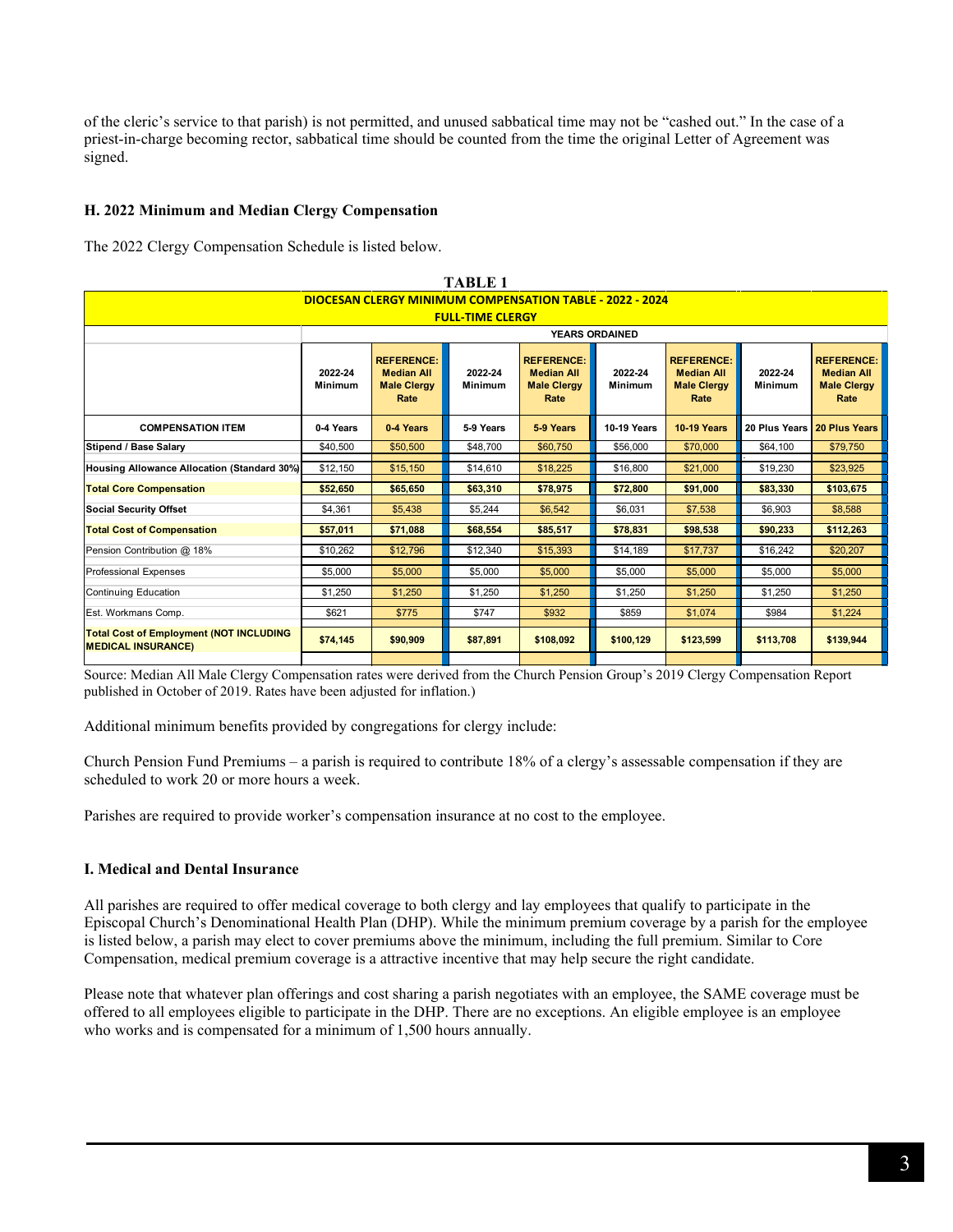The minimum required coverage offered to employees may be either the Anthem BCBS BlueCard PPO 70, requiring parishes cover full premiums for the employee, Plus Spouse/Partner, or Plus Child and/or the Anthem BCBS CDHP-20/HSA covering 100% of the premiums plus monthly contributions (listed in Table 2) into the employee's HSA account.

An employee may select Family coverage under either the PPO 70 or the CDHP-20/HSA. In either case, parishes must pay, at a minimum, 85% of the premium for the Family option in the PPO 70 plan or 85% of the monthly premium plus 85% of the monthly HSA contribution to employee's HSA account.

Parishes may select other plan options offered by the Diocese to clergy and lay employees. When doing so, the parish must, at a minimum, cover the same premium amount as the cost of the Anthem BCBS BlueCard PPO 70 for the chosen category (Single, Plus Sps/Partner, etc.), but may choose to cover some or all of the premiums above that level. It is important to remember that plan offerings and premium coverages MUST be the same for qualifying clergy and lay employees.

The Diocese also offers two types of dental insurance coverage and requires that parishes offer, at a minimum, Basic Dental covering the full monthly premiums for all family insurance configurations.

Below are the 2022 monthly premiums for the various plans offered within our Diocese. These rates are typically adjusted annually by CPG and plan offering are also subject to change.

| <u> 2022 - DIOCESAN MEDIAL INSURANCE OFFERINGS AND MONTHLY RATES – TABLE 2</u> |                  |                                                                        |                                                                           |                                                                           |                                                                           |  |  |  |  |
|--------------------------------------------------------------------------------|------------------|------------------------------------------------------------------------|---------------------------------------------------------------------------|---------------------------------------------------------------------------|---------------------------------------------------------------------------|--|--|--|--|
| <b>Plan Name</b>                                                               | Plan<br>Code     | <b>Single</b>                                                          | <b>Plus</b><br><b>Sps/Partner</b>                                         | <b>Plus Child</b>                                                         | Family                                                                    |  |  |  |  |
| Anthem BCBS BlueCard PPO 70                                                    | MPP4             | \$849                                                                  | \$1,698                                                                   | \$1,528                                                                   | \$2,547                                                                   |  |  |  |  |
| Anthem BCBS CDHP-20/HSA                                                        | <b>MHDE</b>      | $$788 + $61$<br>monthly contribution<br>into employee's HSA<br>account | $$1,576 + $122$<br>monthly contribution<br>into employee's<br>HSA account | $$1,418 + $110$<br>monthly contribution<br>into employee's HSA<br>account | $$2,364 + $183$<br>monthly contribution<br>into employee's<br>HSA account |  |  |  |  |
| Anthem BCBS BlueCard PPO 90                                                    | MPP <sub>2</sub> | \$1,026                                                                | \$2,052                                                                   | \$1,847                                                                   | \$3,078                                                                   |  |  |  |  |
| Anthem BCBS BlueCard PPO 100                                                   | MPP1             | \$1,220                                                                | \$2,440                                                                   | \$2,196                                                                   | \$3,660                                                                   |  |  |  |  |
| Basic Dental $-50/150$                                                         | DD50             | \$60                                                                   | \$120                                                                     | \$108                                                                     | \$180                                                                     |  |  |  |  |
| Dental & Ortho $-25/75$                                                        | DD25             | \$80                                                                   | \$160                                                                     | \$144                                                                     | \$240                                                                     |  |  |  |  |

Denominational Health Plan (DHP). The Participating Group understands that the Medical Trust has been authorized by the General Convention of The Episcopal Church to implement the Denominational Health Plan as set forth in General Convention Resolution 2009-A177, 2012-B026 and Title I, Canon 8, of the Canons of The Episcopal Church. Accordingly, the Participating Group agrees to cooperate with the Medical Trust with respect to all matters relating to the implementation of the DHP. The resolution requires that all domestic dioceses, parishes, missions and other ecclesiastical organizations or bodies subject to the authority of The Episcopal Church enroll clergy and lay Employees who are scheduled to work a minimum of 1,500 hours annually. All groups who are required to participate were to provide healthcare benefits through the Medical Trust no later than January 1, 2013. – Source: CPG

Dioceses must have a group-wide employer cost-sharing policy for medical benefits coverage. The policy must provide that the level of cost-sharing is the same for both eligible clergy and eligible lay employees. An eligible employee is an employee who works and is compensated for a minimum of 1,500 hours annually.

Individual employers within the group can offer a higher level of cost-share, but it must apply equally to clergy and laity. It is the dioceses' responsibility to communicate the policy to their participants. The Plan expects the diocese to enforce its groupwide policies along with the Plan's eligibility and enrollment rules as part of DHP requirements.

## **J. Part-time clergy**

Based on a full-time week of 44 hours and diocesan standards for years of service, congregations will provide compensation including housing for the work of part-time clergy in proportion to mutually-agreed-upon hours of service.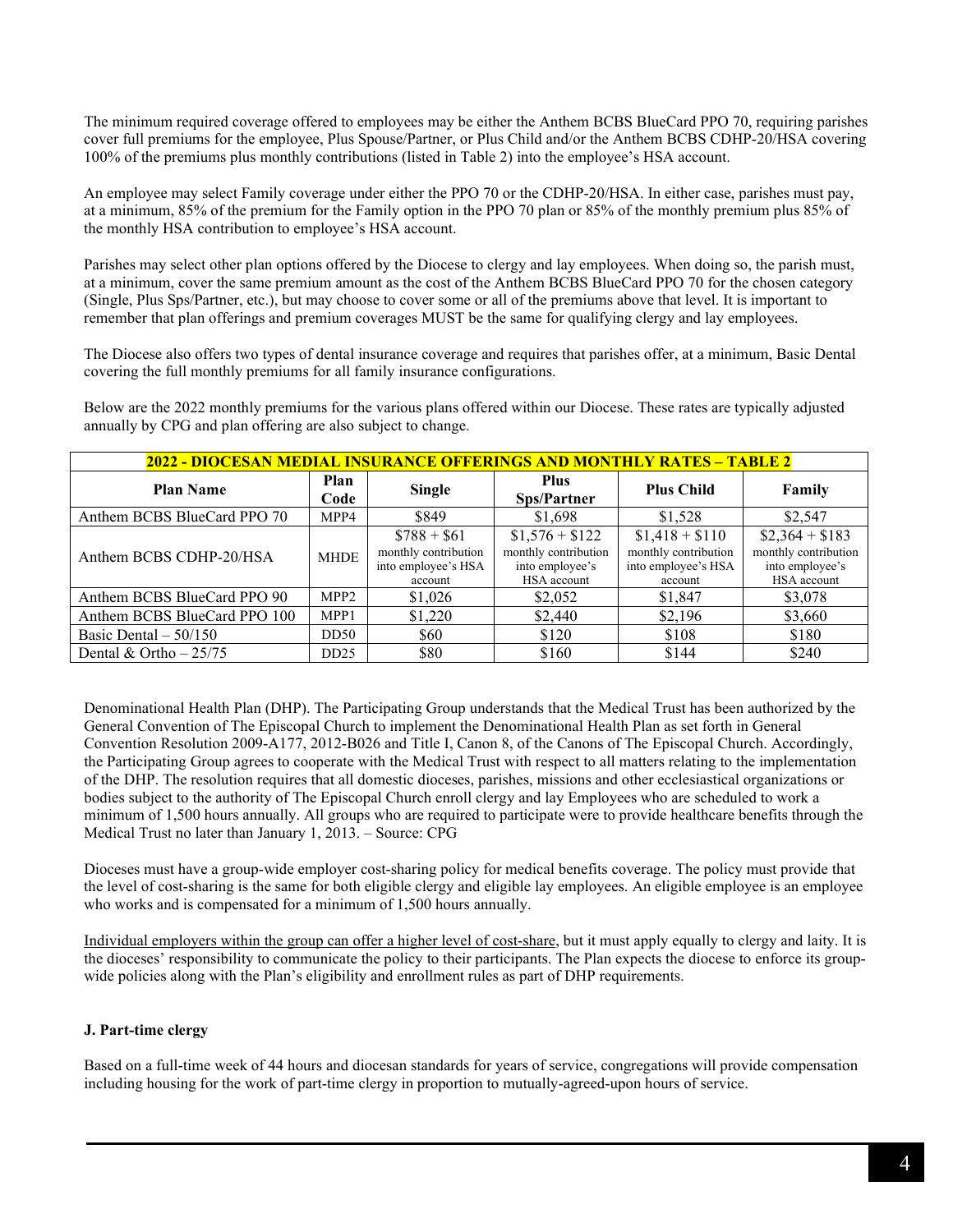Professional expenses to be reimbursed according to Section D of this resolution. The minimum professional expense allotment is prorated by the positions weekly hourly time commitment. The congregation and the ordained person may negotiate for greater reimbursement as part of the total compensation package.

Minimum health insurance coverage requirements remain at full-time levels, provided the employee's part-time status is equal to or exceeds 1,500 hours annually. Clergy persons eligible for Medicare, Tricare, or similar federal or state insurance programs will receive a proportionate share of "medigap" insurance.

Sabbatical leave will be prorated to compensation contracted work time. Vacation time of at least four Sundays a year remains in effect for part-time clergy.

Clergy employed by two or more congregations to make a full-time job shall receive full-time salary and benefits as negotiated by the churches served.

## **K. Supply Clergy**

The stipend for supply clergy is \$150 for one service and \$175 for two services. Beyond two services a day, the rate is to be negotiated. Mileage is to be reimbursed at the current rate allowed by the Internal Revenue Service.

## **L. Vocational Deacon Reimbursement**

Mileage for church business conducted by vocational deacons is to be reimbursed at the annual rate allowed by the Internal Revenue Service. In addition, a minimum continuing education allowance of \$1,250. Unused amounts for continuing education shall continue to accrue for up to 3 years and may be used for special education projects including a sabbatical. A minimum \$300 professional expense reimbursement is to be provided. These reimbursements are to be reviewed annually by the Diocesan Compensation Committee.

## **M. Retired Clergy Insurance**

As part of the benefits offered through Church Pension, retired clergy are offered supplemental insurance for Medicare. The comprehensive supplement included with retired clergy benefits. Two other levels of supplemental coverage are also available at additional cost. Parishes or the Diocese are not response for covering the cost of supplemental insurance for Medicare. Clergy and lay employees may negotiate this as an option with their parish.

## **N. Lay Employees**

Actions of General Convention have set standards by which all entities within the Episcopal Church are expected to follow with regard to lay employment practices. Lay employees MUST BE compensated at an hourly rate (or salary equivalent) of the higher of the Federal Minimum Wage and the Pennsylvania State Minimum Wage, both currently \$7.25 an hour. It is HIGHLY RECOMMENDED that lay employees are compensated at a rate above this amount. Parishes should research prevailing wages in their particular region for specific positions and offer competitive compensation packages.

The Clergy & Lay Employee Compensation Committee is actively researching specific compensation information for our Diocese. The Committee's intention is to provide modifications to this section of the manual that, if approved, would become effective for 2023.

It is required that lay employees who work one thousand or more hours per year be provided with retirement benefits after one year of service. Parishes are required to contribute 9% of an employee's assessable compensation monthly to eligible employee's defined contribution plan. In addition:

- 1) Those employees twenty-one years old and older and working 1,000 hours may begin a 403b defined contribution plan immediately upon hiring.
- 2) All lay employees working 1,500 hours annually are to be offered health insurance coverage.